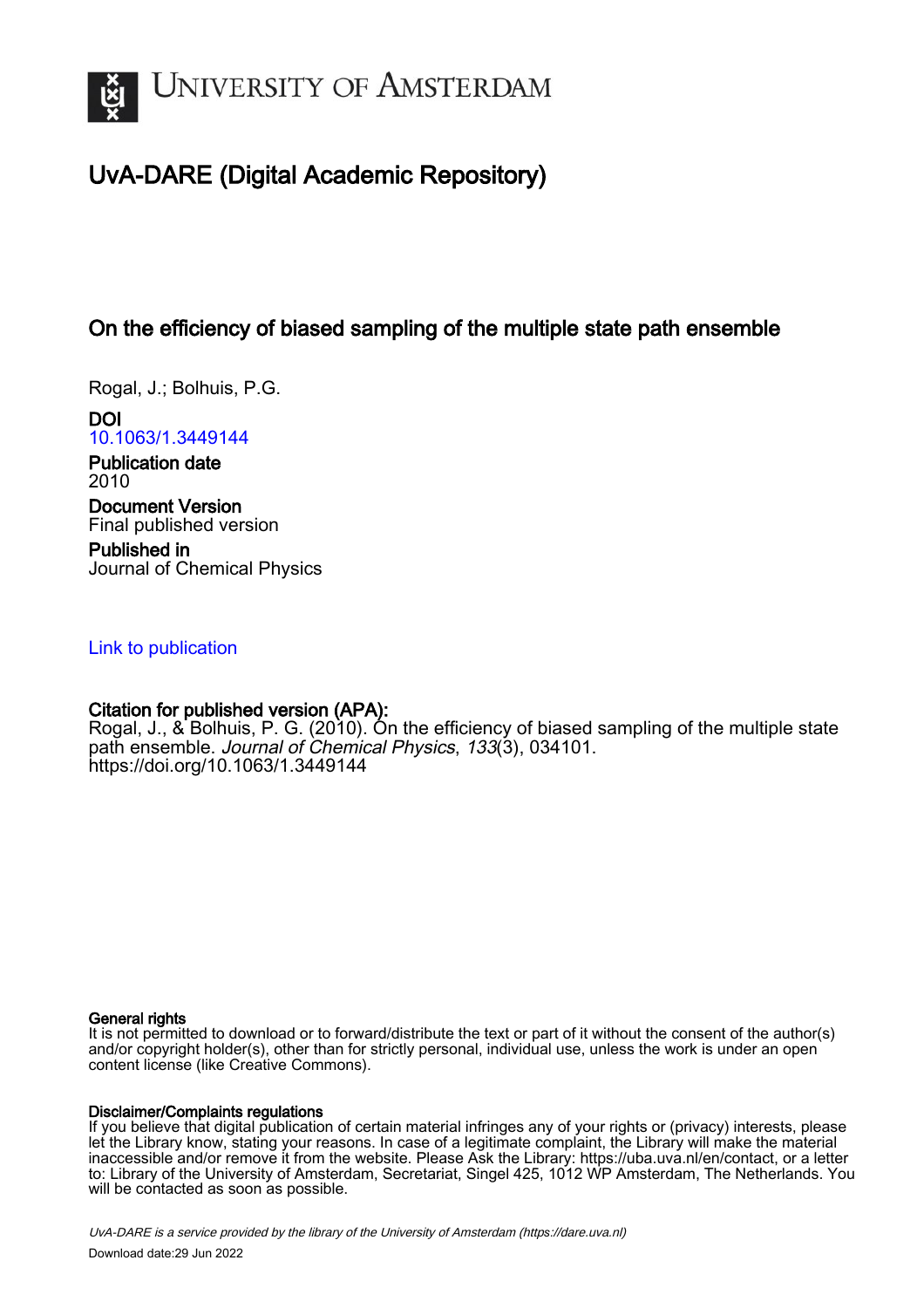# **[On the efficiency of biased sampling of the multiple state path ensemble](http://dx.doi.org/10.1063/1.3449144)**

Jutta Rogal<sup>1[,a](#page-1-0))</sup> and Peter G. Bolhuis<sup>2</sup>

1 *Interdisciplinary Centre for Advanced Materials Simulation, Ruhr-Universität Bochum, Stiepeler Str. 129, 44801 Bochum, Germany* 2 *Van't Hoff Institute for Molecular Sciences, University of Amsterdam, Nieuwe Achtergracht 166, 1018 WV Amsterdam, The Netherlands*

(Received 9 February 2010; accepted 19 May 2010; published online 15 July 2010)

Developed for complex systems undergoing rare events involving many (meta)stable states, the multiple state transition path sampling aims to sample from an extended path ensemble including all possible trajectories between any pair of (meta)stable states. The key issue for an efficient sampling of the path space in this extended ensemble is sufficient switching between different types of trajectories. When some transitions are much more likely than others the collective sampling of the different path types can become difficult. Here we introduce a Wang–Landau based biasing approach to improve the sampling. We find that the biasing of the multiple state path ensemble does not influence the switching behavior, but does improve the sampling and thus the quality of the individual path ensembles. © *2010 American Institute of Physics*. doi[:10.1063/1.3449144](http://dx.doi.org/10.1063/1.3449144)

### **I. INTRODUCTION**

Many physical processes in complex systems involve transitions between stable regions in phase space that occur on a time scale much longer than the molecular time scale due to the presence of large free energy barriers separating these stable regions. Examples include nucleation, protein conformational change, and chemical reactions. A sampling of such rare events employing regular all-atom molecular dynamics simulations with a time step of a few femtoseconds becomes quickly unpractical, as the system tends to spend most of the time in a stable state and only occasionally undergoes a transition to another stable state. Yet, these rare events dominate the long time behavior of the system. To address this rare event problem various computational techniques have been developed. Several approaches use biasing potentials along reaction coordinates as e.g., umbrella sampling,<sup>1</sup> blue moon sampling,<sup>2</sup> local elevation,<sup>3</sup> flooding,<sup>4</sup> hyperdynamics,<sup>5</sup> and metadynamics.<sup>6</sup> These methods have been quite successful but all require knowledge of a reaction coordinate along which the bias is being applied. A poor choice of such a reaction coordinate can lead to poor sampling of the transition. Transition path sampling  $(TPS)^7$  $(TPS)^7$  provides a possibility to explore transitions between stable states in phase space without prior knowledge of a reaction coordinate, only a clear definition of the stable state regions is required. TPS has been successfully applied to a variety of problems, examples include crystal nucleation, $\delta$  the folding of small proteins<sup>9</sup> (an overview of applications in biological systems is given in Ref. [10](#page-10-9)), and the transformation of nanoparticles under pressure.<sup>11</sup>

To obtain reliable results from TPS it is important that the path space is sampled sufficiently within a simulation. There are two main difficulties that can occur while sampling the path space: one is the problem of multiple reaction chan-

nels and the other one of intermediate (meta)stable states. Multiple reaction channels pose a problem since the TPS simulation can get stuck in one of the channels. The results can thus depend on the initial path and important mechanism that might even exhibit a lower barrier can be missed. A solution to this problem has been proposed by applying a replica exchange scheme to trajectories belonging to different interfaces within the transition interface sampling (TIS).<sup>[12–](#page-10-11)[14](#page-10-12)</sup> Several intermediate states are problematic since in the original formulation of TPS only trajectories connecting two stable states are included in the path ensemble. Trajectories ending up in a different state are rejected and the sampling can become very inefficient or even impossible due to a very low acceptance. We have addressed this problem by developing a multiple state TPS (MSTPS) approach.<sup>15</sup> This approach views the rare event process not as a two-state process, but as a Markovian state model (MSM) with mul-tiple states.<sup>16–[18](#page-10-15)</sup> Transitions between each pair of states are possible, and the system is assumed to lose its memory in between jumps. The MSTPS is effectively a method to sample all transitions in such a MSM. Within the approach all trajectories connecting any of the stable states in the system are included in the path ensemble. The advantage of the multiple state path sampling is that only one simulation is needed to sample the entire path ensemble instead of one simulation for each transition between each pair of stable states. The acceptance ratio is higher and the decorrelation of subsequent pathways is faster resulting in a more efficient sampling of the path space. The higher acceptance is due to the fact that all pathways connecting any two states in the system contribute to the ensemble. The faster decorrelation results from the switching between different types of pathways. The switching between different types of pathways is essential to efficiently sample the multiple state path ensemble. If the switching goes to zero the original two-state sampling is recovered. The MSTPS should be applied to systems where the switching actually poses a problem to the

0021-9606/2010/133(3)/034101/10/\$30.00

<span id="page-1-0"></span>a)Electronic mail: jutta.rogal@rub.de.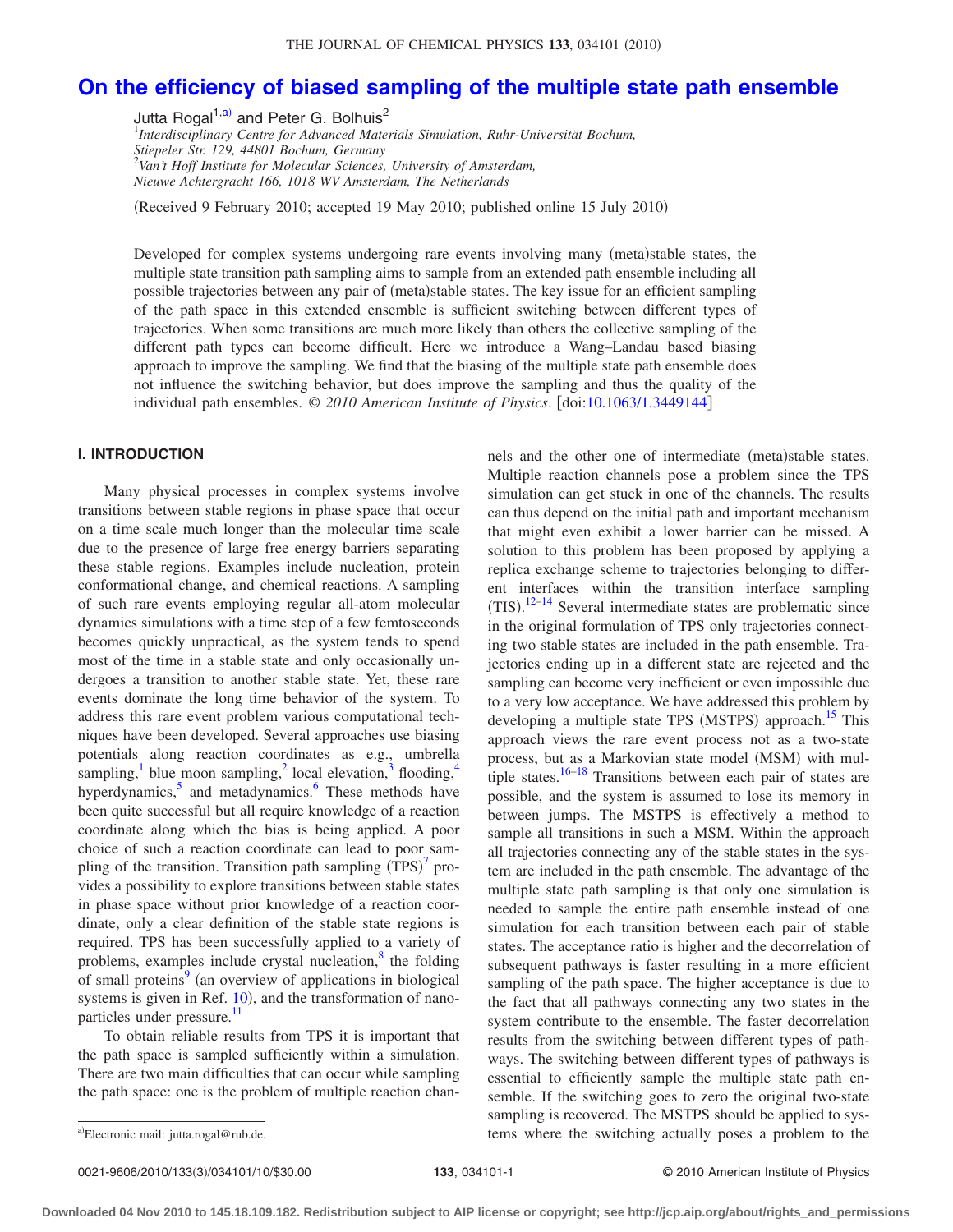two-state sampling, i.e., systems with a low acceptance ratio due to trajectories that do not return to one of the two stable states. Examples of such processes include protein folding via intermediate states and cluster reorganization.

The trajectories in the multiple state ensemble are sampled with their correct weights, i.e., for transitions out of the same stable state the ratio of pathways is equal to the ratio of the transition probabilities. This can be a problem if the transition probabilities in the investigated system differ significantly. If, e.g., the transition probability for a  $i \rightarrow j$ transition is a factor of 1000 larger than  $i \rightarrow k$  then only one out of 1000 trajectories is a  $i \rightarrow k$  trajectory. To address this problem and achieve an equal sampling of all types of pathways in the multiple state path ensemble we apply in this work a biasing scheme based on the Wang–Landau sampling approach. $19,20$  $19,20$  We compare the efficiency of the Wang– Landau scheme with a simple biasing function and with the unbiased path sampling simulations.

The paper is organized as follows. In Sec. II a brief review of the MSTPS is given and the acceptance rule is extended to incorporate the corresponding biasing functions. In Sec. III the Wang–Landau biasing and the simple biasing scheme are applied to a model system. The efficiency is discussed with respect to the switching between different path types and the quality of the individual path ensembles. The results are summarized in Sec. IV.

#### **II. THEORETICAL BACKGROUND**

We briefly review the basic ideas of the multiple state path sampling (a detailed discussion can be found in Ref. [15](#page-10-13)) and introduce how the Wang–Landau biasing scheme and a simple biasing scheme can be applied to the sampling of the path ensemble.

#### **A. Multiple state transition path sampling**

In the MSTPS the original formulation of  $TPS<sup>7</sup>$  and  $TIS<sup>12</sup>$  is extended to include not only two distinct stable states *A* and *B* in the sampling but several stable states.<sup>15</sup> Here we focus on the multiple state version of TIS. We represent a dynamical trajectory as a discretized path  $\mathbf{x}(L)$  $=\{x_0, x_1, \ldots, x_L\}$  with a total length *L* $\Delta t$ , where  $\Delta t$  is the time step between consecutive time slices  $x \equiv \{r^N, p^N\}$  containing all *N* coordinates *r* and momenta *p* of the particles. The path ensemble consists of all dynamical trajectories connecting any two stable states in the system

<span id="page-2-0"></span>
$$
\mathcal{P}_{\text{MSTIS}} = \sum_{i,j} \mathcal{P}_{ij}[\mathbf{x}(L)],\tag{1}
$$

where

$$
\mathcal{P}_{ij}[\mathbf{x}(L)] \equiv Z^{-1} \tilde{h}_{ij}[\mathbf{x}(L)] \mathcal{P}[\mathbf{x}(L)] \tag{2}
$$

is the path ensemble containing all trajectories connecting states  $i$  and  $j$  that cross the hypersurface (also called interface) defined by an order parameter  $\lambda$  as  $\{x : \lambda(x) = \lambda_{mi}\}\$  with  $\lambda_{mi} \in \mathbb{R}$ . The index *m* refers to the "outer" interface in the  $MSTIS$  framework,<sup>15</sup> and is from here on considered a fixed parameter for each state *i*.  $P[\mathbf{x}(L)]$  is the dynamical path probability, *Z* is a normalization factor defined as the integral

over all possible paths of all lengths, and  $\tilde{h}_{ij}[\mathbf{x}(L)]$  is a product of indicator functions

$$
\widetilde{h}_{ij}[\mathbf{x}(L)] = h_i(x_0)h_j(x_L)\widehat{h}_i^m[\mathbf{x}(L)]\prod_k \overline{h}_k[\mathbf{x}(L)].
$$
\n(3)

The indicator functions define the stable state regions and ensure that the path starts in a state  $i$ ,  $h_i(x_0)$ , ends in a state  $j$ ,  $h_j(x_L)$ , does not enter any other stable state *k* in between *i* and *j*,  $\bar{h}_k[\mathbf{x}(L)]$ , and crosses the hypersurface  $\lambda_{mi}$ ,  $\hat{h}_i^m[\mathbf{x}(L)]$ . The Metropolis acceptance rule that ensures a proper sampling of the path ensemble in Eq.  $(1)$  $(1)$  $(1)$  with flexible path length is given by

<span id="page-2-3"></span>
$$
P_{\rm acc}[\mathbf{x}^{(0)} \to \mathbf{x}^{(n)}] = \sum_{ij} \widetilde{h}_{ij}[\mathbf{x}^{(n)}(L^{(n)})] \min\left[1, \frac{L^{(o)}}{L^{(n)}} \frac{\rho(x_{\rm sp}^{(n)})}{\rho(x_{\rm sp}^{(o)})}\right],\tag{4}
$$

where  $\rho(x_{\text{sp}}^{(n)})$  and  $\rho(x_{\text{sp}}^{(o)})$  $\binom{10}{20}$  are the steady state distributions at the shooting points of the old (o) and new (n) path, respectively. Following the ideas of TIS the rate constant for a transition from a state *i* to a state *j* within the path ensemble can be expressed as

$$
k_{ij} = \langle \phi_{mi} \rangle P_i(\lambda_{0j} | \lambda_{mi}), \qquad (5)
$$

where  $\langle \phi_{mi} \rangle$  is the flux through the interface  $\lambda_{mi}$ .  $P_i(\lambda_{0j} | \lambda_{mi})$ is the probability that a trajectory coming from state *i* and crossing the corresponding interface  $\lambda_{mi}$  reaches state *j* (i.e., crosses  $\lambda_{0i}$ ) before returning to *i*. The crossing probability  $P_i(\lambda_{0j} | \lambda_{mi})$  can directly be obtained from the path ensemble in Eq.  $(1)$  $(1)$  $(1)$  and is given by the number of pathways  $n_{ij}$  that start in *i*, cross  $\lambda_{mi}$ , and end in *j* divided by the number of all pathways starting in *i* and crossing  $\lambda_{mi}$ ,

<span id="page-2-2"></span>
$$
P_i(\lambda_{0j}|\lambda_{mi}) = \frac{\int \mathcal{D}\mathbf{x}(L)\mathcal{P}_{ij}[\mathbf{x}(L)]}{\int \mathcal{D}\mathbf{x}(L)\Sigma_j\mathcal{P}_{ij}[\mathbf{x}(L)]} \approx \frac{n_{ij}}{\Sigma_j n_{ij}}.
$$
(6)

To obtain the rate constants for all transitions between the different stable states in the system the flux through the  $\lambda_{mi}$ interface has to be calculated only once for each state. All crossing probabilities are calculated simultaneously within a single MSTPS/TIS simulation. Compared to the original two-state sampling only one simulation including all transitions has to be performed instead of one simulation for each transition. For trajectories originating in the same stable state *i* the ratio of the rate constants is given by the ratio of the corresponding crossing probabilities

<span id="page-2-1"></span>
$$
\frac{k_{ij}}{k_{ik}} = \frac{P_i(\lambda_{0j}|\lambda_{mi})}{P_i(\lambda_{0k}|\lambda_{mi})}.
$$
\n(7)

As can be seen from Eq.  $(7)$  $(7)$  $(7)$  an efficient sampling of the entire multiple state path ensemble will be difficult if there are large differences in the rate constants. If, e.g., the rate constant for a transition  $i \rightarrow j$  is a factor of 10<sup>4</sup> larger than for the  $i \rightarrow k$  transition, also the corresponding crossing probabilities have this ratio. Since the trajectories are sampled with their correct weights determined by the crossing probabilities, cf. Eq.  $(6)$  $(6)$  $(6)$ , only 1 out of  $10^4$  is a  $i \rightarrow k$  pathway. To address this problem we apply a biasing function to obtain an equal sampling of all types of pathways.

**Downloaded 04 Nov 2010 to 145.18.109.182. Redistribution subject to AIP license or copyright; see http://jcp.aip.org/about/rights\_and\_permissions**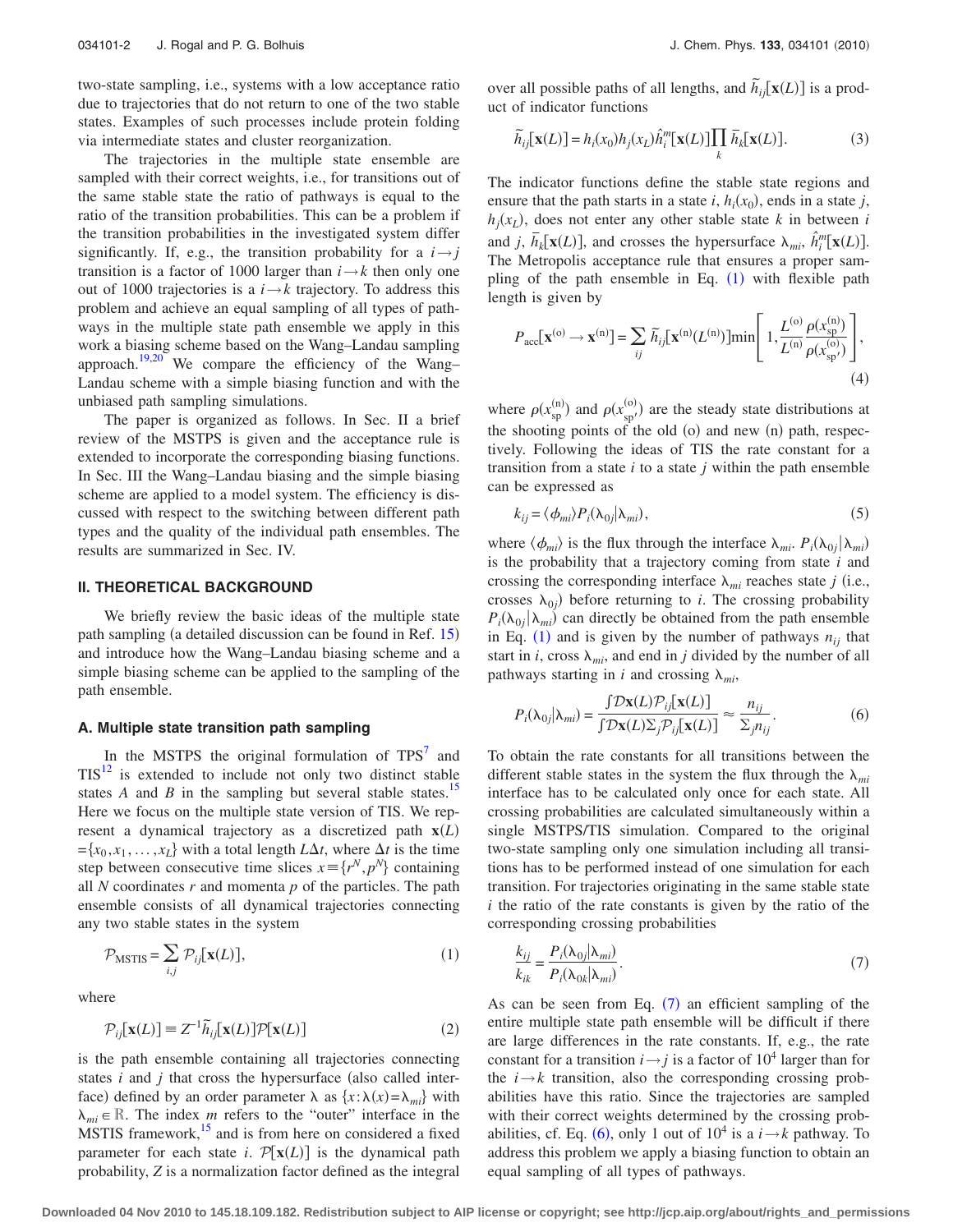#### **B. Wang–Landau biasing of the MS-TPE**

The Wang–Landau sampling scheme<sup>19[,20](#page-10-17)</sup> is a Monte Carlo (MC) algorithm that estimates the density of states  $g(E)$  accurately via a random walk that produces a flat histogram in energy space. The random walk is performed with a probability proportional to the reciprocal of the density of states  $1/g(E)$ . Since the density of states is unknown at the beginning it is set initially to 1 for all energies. During the sampling the acceptance of a new energy level is given by

$$
P_{\rm acc}[E^{(o)} \to E^{(n)}] = \min\left[1, \frac{g(E^{(o)})}{g(E^{(n)})}\right].
$$
 (8)

Each time an energy level is visited the corresponding density of states is updated by multiplication with a modification factor  $f > 1.0$  and a histogram  $H(E)$  is recorded. The sampling is continued until the histogram is *flat*, usually until for all *E* the histogram  $H(E)$  is  $x\%$  of the average histogram  $\langle H(E) \rangle$ , where *x* depends on the size and complexity of the system and the desired accuracy. For a flat histogram the density of states converges to the true value with an accuracy proportional to  $\ln(f)$ . In a next step, the modification factor is reduced, e.g.,  $f_{i+1} = \sqrt{f_i}$  (or any other rule that decreases *f* monotonically toward 1.0, the histogram is reset, whereas the density of states is retained and the sampling is continued until the new histogram is again flat. The sampling is converged if the modification factor is smaller than some defined value, e.g.,  $f_{final} = \exp(10^{-8})$ .

The basic idea of the Wang–Landau algorithm can also be applied to the sampling of different types of pathways in the multiple state path ensemble. The type of a pathway determines which two states are connected, i.e.,  $i \rightarrow j$ ,  $i \rightarrow k$ trajectories, etc. The fraction of different pathways then corresponds to the density of states, i.e., a *density of path types*. As shown in Eq.  $(7)$  $(7)$  $(7)$  the path fraction is related to the crossing probability which is needed to calculate the rate constants. The Wang–Landau acceptance criterion is included by extending the acceptance rule, Eq.  $(4)$  $(4)$  $(4)$ , with respect to the path-type density *g*,

<span id="page-3-4"></span>
$$
P_{\text{acc}}[\mathbf{x}^{(0)} \to \mathbf{x}^{(n)}] = \min\left[1, \frac{L^{(0)}}{L^{(n)}} \frac{\rho(x_{\text{sp}}^{(n)})}{\rho(x_{\text{sp}}^{(0)})}\right]
$$

$$
\times \sum_{ijkl} \widetilde{h}_{ij}[\mathbf{x}^{(n)}(L^{(n)})] \widetilde{h}_{kl}[\mathbf{x}^{(0)}(L^{(0)})] \min\left[1, \frac{g_{kl}}{g_{ij}}\right],\tag{9}
$$

where  $g_{ii}$  is the density of trajectories connecting state  $i \rightarrow j$ . The path-type density  $g_{ii}$  and the corresponding histogram *H<sub>ij</sub>* are updated according to the Wang–Landau scheme. Note that the fourfold sum over states picks out the corresponding path-type densities for the old and new paths. There is always one combination of *k* and *l* for which  $\tilde{h}_{kl}=1$  since we assume that the old path connects a pair of stable states. If the sampling is converged the relative path-type densities are equal to the relative number of path *n*,

<span id="page-3-3"></span>
$$
\frac{n_{ij}}{n_{kl}} = \frac{g_{ij}}{g_{kl}}.\tag{10}
$$

Due to numerical reasons usually the logarithm of the density of path type is recorded. The crossing probability is given by

<span id="page-3-0"></span>
$$
P_i(\lambda_{0j}|\lambda_{mi}) \approx \frac{n_{ij}}{\sum_k n_{ik}} = \frac{1}{\sum_k \frac{n_{ik}}{n_{ij}}} = \frac{1}{\sum_k \frac{g_{ik}}{g_{ij}}}
$$

$$
= \frac{1}{\sum_k \exp[\ln(g_{ik}) - \ln(g_{ij})]}.
$$
(11)

<span id="page-3-1"></span>The fraction of each path type with respect to all sampled pathways is correspondingly

$$
\frac{n_{ij}}{n_{\text{tot}}} = \frac{1}{\sum_{k} \sum_{l} \exp[\ln(g_{kl}) - \ln(g_{ij})]}.
$$
\n(12)

Using the Wang–Landau scheme to sample the multiple state path ensemble we can directly obtain the crossing probabilities from the path-type density and achieve an equal sampling of all path types due to the requirement of a flat histogram  $H_{ii}$ .

#### **C. Simple bias**

As an alternative we can also bias the MSTPS by assigning a fixed weight  $w_{ij}$  to each path type. These weights are likewise included in the acceptance criterion

<span id="page-3-5"></span>
$$
P_{\text{acc}}[\mathbf{x}^{(0)} \to \mathbf{x}^{(n)}] = \min\left[1, \frac{L^{(0)}}{L^{(n)}} \frac{\rho(x_{\text{sp}}^{(n)})}{\rho(x_{\text{sp}}^{(0)})}\right]
$$

$$
\times \sum_{ijkl} \widetilde{h}_{ij}[\mathbf{x}^{(n)}(L^{(n)})] \widetilde{h}_{kl}[\mathbf{x}^{(0)}(L^{(0)})] \min\left[1, \frac{w_{kl}}{w_{ij}}\right].
$$
 (13)

The unbiased number of trajectories for a certain path type is given by

$$
n_{ij} = n_{ij}^{\text{bias}} w_{ij},\tag{14}
$$

where  $n_{ij}^{\text{bias}}$  is the number of trajectories in the biased sampling. Using fixed biasing weights it is not essential to use the logarithm of the weights but in most cases it is numerically more stable. The ratio of two path types is expressed as

<span id="page-3-2"></span>
$$
\frac{n_{ij}}{n_{kl}} = \frac{n_{ij}^{\text{bias}}}{n_{kl}^{\text{bias}}} \exp[\ln(w_{ij}) - \ln(w_{kl})].
$$
\n(15)

The corresponding crossing probabilities and path-type fraction are calculated using Eqs.  $(11)$  $(11)$  $(11)$  and  $(12)$  $(12)$  $(12)$ . If the biasing weights are set to the converged path-type densities from the Wang–Landau sampling then all types of trajectories are sampled equally, i.e.,  $n_{ij}^{\text{bias}}/n_{kl}^{\text{bias}} = 1.0$ , due to the flat histogram criterion in the Wang–Landau scheme and Eq.  $(15)$  $(15)$  $(15)$  is equal to Eq.  $(10)$  $(10)$  $(10)$ .

#### **D. Correlation function**

An important aspect in evaluating the quality of a simulation is the correlation within the path ensemble. Within the Metropolis scheme for sampling the trajectory space a new

**Downloaded 04 Nov 2010 to 145.18.109.182. Redistribution subject to AIP license or copyright; see http://jcp.aip.org/about/rights\_and\_permissions**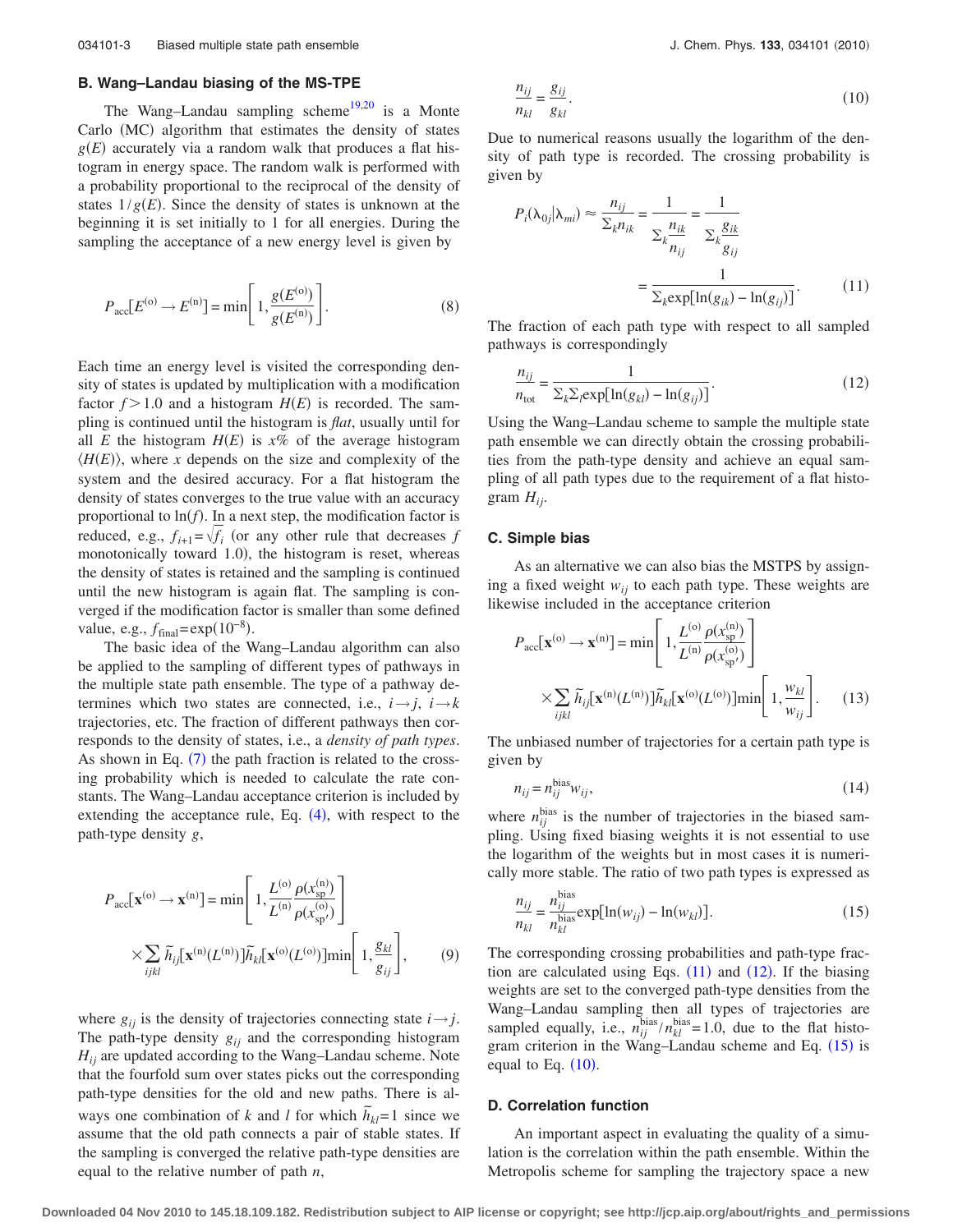trial pathway is created on the basis of an old one and therefore subsequent pathways are correlated up to a certain degree. The strength of the correlation depends on the perturbation made at the shooting point and the dynamics of the system. The larger the changes at the shooting point the more the subsequent pathway differs from the old one. But this also influences the acceptance. The larger the perturbation at the shooting point the less likely the new trajectory is a valid pathway and the old trajectory is counted again in the ensemble. If the dynamics are deterministic the displacement at the shooting point can be tuned to obtain the fastest decorrelation. It was shown in Ref. [7](#page-10-6) that the decorrelation is fastest if the overall acceptance is around 0.4.

In the multiple state path sampling the decorrelation is enhanced due to the switching between different path types. A  $i \rightarrow j$  pathway that has been created by a shooting move from a  $k \rightarrow l$  trajectory is already quite different. To quantify this behavior a correlation function is defined,

<span id="page-4-1"></span>
$$
c(n) = \frac{\frac{1}{N - n} \sum_{i=1}^{N - n} (G_i - \langle G \rangle)(G_{(i+n)} - \langle G \rangle)}{\frac{1}{N} \sum_{i=1}^{N} (G_i - \langle G \rangle)^2},
$$
(16)

where *N* is the total number of sampling steps, *G* is the quantity of interest, e.g., path type or path length, and  $\langle G \rangle$  is the average value of *G*, i.e.,  $\langle G \rangle = [1/N] \Sigma_i G_i$ . A fast decay of the correlation function indicates a good sampling of the trajectory space.

#### **III. RESULTS**

We have implemented the biasing of the multiple state path ensemble using both the Wang–Landau sampling scheme and a simple bias. We apply the biased sampling to a model system using deterministic dynamics.

#### **A. Model system**

The model consists of a two-dimensional (2D) triatomic molecule embedded in a Weeks-Chandler-Andersen (WCA) fluid<sup>21</sup> as described in Ref. [15.](#page-10-13) The interactions of the  $N$ particles in the system are determined by the WCA-potential

$$
V_{\text{WCA}}(r) = \begin{cases} 4\epsilon \left[ \left( \frac{\sigma}{r} \right)^{12} - \left( \frac{\sigma}{r} \right)^6 \right] + \epsilon & \text{if } r \le r_{\text{WCA}} \equiv 2^{1/6} \sigma \\ 0 & \text{if } r > r_{\text{WCA}}, \end{cases}
$$
(17)

where *r* is the distance between two particles,  $\epsilon$  is the interaction strength, and  $\sigma$  is the interaction radius. In addition the particles in the trimer interact via a double well potential

$$
V_{\rm dw}(r) = h \left[ 1 - \frac{(r - r_{\rm WCA} - w)^2}{w^2} \right]^2, \tag{18}
$$

where *h* is the barrier height and *w* is the barrier width. Only particles 1–2 and 2–3 are coupled via the double well potential, i.e., there are four minima in the free energy surface as a function of the interparticle distances  $r_{12}$  and  $r_{23}$ . Within the minima the interparticle distance can be either in a short (sh)

<span id="page-4-0"></span>

FIG. 1. Free energy surface of the 2D triatomic molecule as a function of the interparticle distances  $r_{12}$  and  $r_{23}$ . The interparticle distance can be either in a short (sh) or extended (ex) conformation resulting in four stable states.

 $r = r_{\text{WCA}}$ , or an extended (ex)  $r = r_{\text{WCA}} + 2w$ , conformation and the four stable states are correspondingly labeled shsh, exsh, shex, and exex, cf. Fig. [1.](#page-4-0) Transitions can occur between all states in the system changing either one or both interparticle distances. Including trajectories that return to their initial stable state after crossing the  $\lambda_{mi}$  interface there are 16 different types of pathways that are sampled simultaneously in the simulations.

The results are presented in reduced units where  $\sigma$  is the unit of length,  $\epsilon$  of energy, *m* of mass, and  $\tau \equiv (\sigma^2 m / \epsilon)^{1/2}$  of time. All simulations are performed in a microcanonical ensemble with a total energy of  $E = 20\epsilon (\sim T = 0.171\epsilon/k_B)$ . The total number of particles is *N*= 100 with a particle density of  $\rho = 0.6\sigma^{-3}$  and periodic boundary conditions are applied. The barrier height is  $h = 1.0\epsilon$  and the width  $w = 0.25\sigma$ . The velocity Verlet algorithm is used to integrate the equation of motion with a time step of  $\Delta t = 0.001 \tau$ . New pathways are created by a shooting move with a maximum displacement of the momentum at the shooting point of  $\delta p_{\text{max}}$ . Two sets of simulations are performed one with  $\delta p_{\text{max}} = 5.0 \, (\epsilon m)^{1/2}$  and one with  $\delta p_{\text{max}} = 0.5(\epsilon m)^{1/2}$ . For the unbiased simulations the overall acceptance ratios are  $\sim 0.48$  and  $\sim 0.57$ , respectively. The acceptance ratios of the biased simulations are discussed in the corresponding sections.

#### **B. Wang–Landau sampling of the multiple state transition path ensemble**

Within the multiple state path sampling trajectories of different path types are sampled according to their probability distribution. For the above described model system the path fractions [cf. Eq.  $(12)$  $(12)$  $(12)$ ] as obtained from an unbiased simulation are (errors in the last digit are indicated by the subscript

|      | shsh                                                                    | exsh        | shex                         | exex                  |
|------|-------------------------------------------------------------------------|-------------|------------------------------|-----------------------|
| shsh | $\sqrt{0.267}$                                                          | $0.053_{2}$ |                              | $0.052_2$ $0.00010_2$ |
| exsh | $\big  0.053_2$                                                         |             | $0.1686$ $0.000244$ $0.0252$ |                       |
| shex | $\begin{bmatrix} 0.052_2 & 0.00025_3 & 0.165_6 & 0.025_2 \end{bmatrix}$ |             |                              |                       |
| exex | $\begin{pmatrix} 0.00012_2 & 0.025_2 & 0.025_2 \end{pmatrix}$           |             |                              | $0.089_5$             |

.

If the sampling is sufficient the number of  $i \rightarrow j$  pathways has to be the same as  $j \rightarrow i$  pathways due to the detailed balance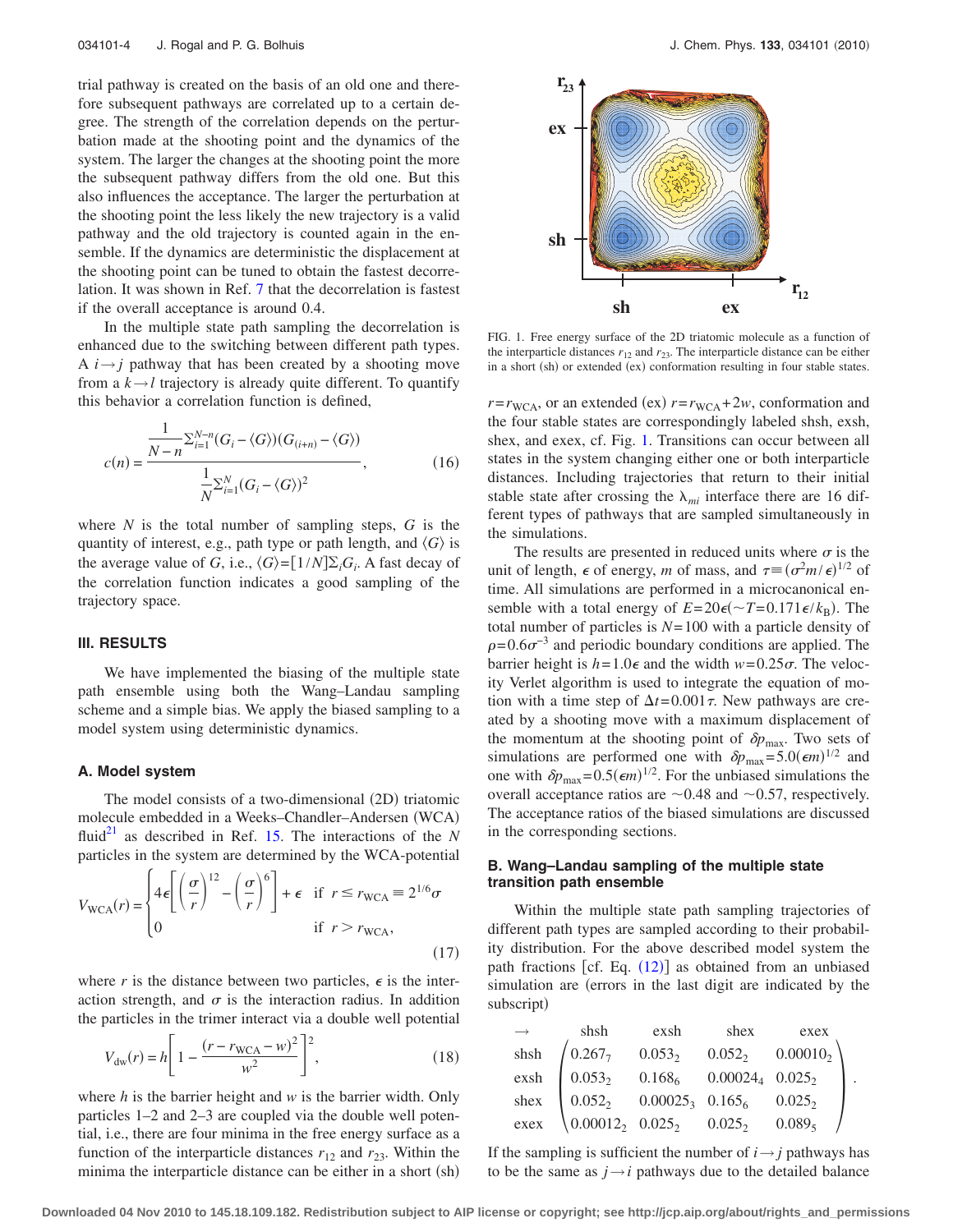<span id="page-5-0"></span>

FIG. 2. Path fraction calculated from the path-type density in the Wang– Landau scheme. Results are shown for transitions out of the shsh state, black crosses mark shsh→shsh (likely), red circles shsh→exsh (medium likely), green down-triangles  $shsh \rightarrow shex$  (medium likely), and blue up-triangles shsh→exex (unlikely) trajectories. In the top graph all four trajectories are shown, the middle and bottom graphs zoom in on the *y*-axis. The converged results from the unbiased multiple state path sampling are marked by dashed lines. The path fraction obtained within the Wang–Landau scheme converges to the value of the unbiased simulation.

criterion and the resulting matrix containing the path fractions is symmetric. The values on the diagonal denote pathways that return to their initial state and depend on the position of the  $\lambda_{mi}$  interfaces. The ratio of the remaining path fractions within one column, respectively row, depends on the actual transition probabilities [cf. Eq.  $(7)$  $(7)$  $(7)$ ] and is thus inherent to the system, i.e., a shsh $\rightarrow$ exsh trajectory will be sampled more often than a shsh→exex trajectory by a factor of  $0.053/0.0001 \approx 530$ . Applying the Wang–Landau scheme all pathways will be sampled equally and the corresponding path fraction can be extracted from the path-type density in Eq. ([12](#page-3-1)). In Fig. [2](#page-5-0) the results are shown for the four different path types initiating in the shsh state. The path fraction is plotted versus the number of Verlet integration steps. The top graph shows all four path types, the middle and bottom graphs zoom in on the shsh $\rightarrow$ exsh, shsh $\rightarrow$ shex, and shsh  $\rightarrow$ exex pathways, respectively. Within the Wang–Landau sampling the modification factor *f* is reduced 19 times from  $ln(f_0) = 1$  to  $ln(f_{final}) = 2^{-19} = 1.91 \times 10^{-6}$  and the number of integration steps and path-type density is recorded at each step. A maximum deviation of 20% from the average histogram  $H(x)$  (flat histogram) was allowed before reducing the modification factor. The results for the path fraction of the converged unbiased sampling are indicated by the dashed lines. Comparing the results from the Wang–Landau sampling and the unbiased simulations we find a very good agreement. With decreasing modification factor *f* the Wang– Landau path-type densities converge nicely toward the reference values of the path fraction. The same behavior is also found for the 12 remaining types of pathways in the system. The total number of integration steps is quite large, though,  $\sim$ 9.3 × 10<sup>8</sup>, sampling a total number of  $\sim$ 2.7 × 10<sup>6</sup> pathways until the Wang–Landau sampling is converged. For  $\delta p_{\text{max}}$  $= 5.0$ ( $\epsilon$ m)<sup>1/2</sup> the overall acceptance ratio is  $\sim$ 0.3, which is somewhat lower than in the unbiased simulation due to the additional condition in the acceptance rule, Eq.  $(9)$  $(9)$  $(9)$ . 35% of the rejections are due to the Wang–Landau density criterion.

To assess the efficiency of the Wang–Landau biasing of the multiple state path sampling we compare the average value of the path fraction and the corresponding error to the results of the unbiased simulation. This comparison is not entirely straightforward since in the unbiased simulation the error can be calculated as the standard deviation over block averages of a certain block length. In the Wang–Landau sampling we obtain an estimate of the error by performing ten independent calculations. The average of the path fraction is taken over these ten simulations for each value of the modification factor *f*, i.e., a new *block* is defined for each value of *f*. Since the number of pathways that are necessary to obtain a flat histogram varies for a certain *f* also an average number of integration steps is calculated for each block. In Fig. [3](#page-6-0) the results are shown for three transitions out of the shsh state. The graphs on the left side,  $(a-I)$ – $(c-I)$ , show the average path fraction as a function of the total number of integration steps obtained using the Wang–Landau biasing of the multiple state path sampling and the unbiased sampling, respectively. The graphs on the right side,  $(a-H)$ – $(c-H)$ , show the corresponding relative errors given by the standard deviation over block averages. Again, both simulations converge to the same value of the path fraction, i.e., the Wang–Landau biasing does converge to the correct results. Regarding the relative error, however, the Wang–Landau biasing appears to be less efficient than the unbiased simulation. Similar results are found for all 16 types of pathways in the model system. One problem in the Wang–Landau biasing is the convergence with respect to the modification factor *f*. If the modification factor is reduced the computational cost to achieve a flat histogram should in general increase, which is not always the case in our simulations. Also, the number of sampled pathways for a certain value of *f* differs quite a bit for the ten different runs. This is due to a rather slow decorrelation between subsequent pathways leading to a different convergence behavior of the histogram in the various runs and for various modification factors *f*. To obtain more accurate results the tolerance of the flat histogram would have to be decreased but this would, in turn, make the simulations even more costly, although it might also significantly reduce the relative errors. Another reason why this particular Wang– Landau scheme is not efficient might be that the path-type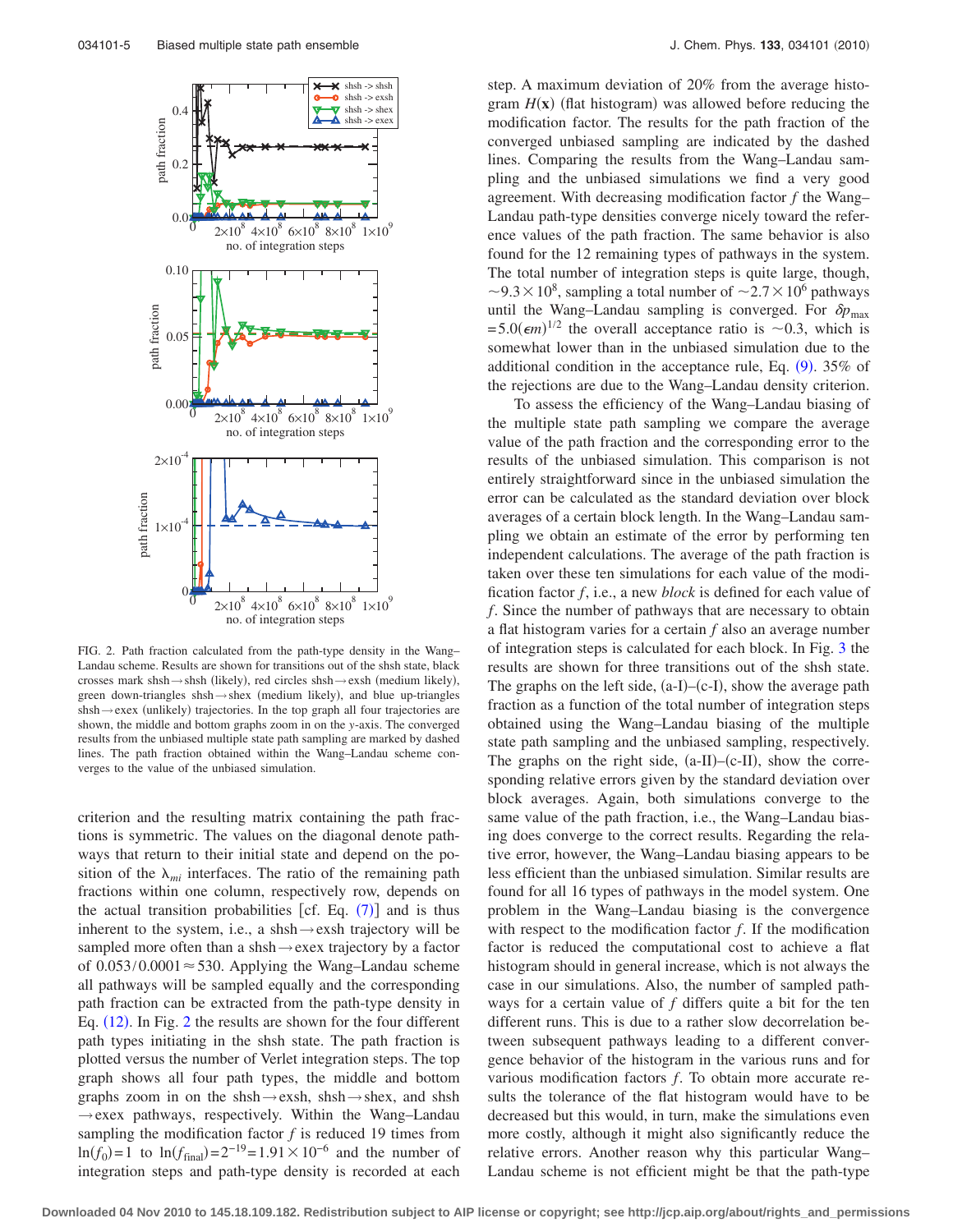<span id="page-6-0"></span>

FIG. 3. Path fraction calculated from the path-type density in the Wang– Landau scheme (black, solid line with crosses) compared to the results from an unbiased simulation (red, dashed line with circles). Graphs (a-I)-(c-I) show the path fraction and (a-II)–(c-II) show the relative error as a function of the number of integration steps. Results are presented for three different path types: (a) shsh  $\rightarrow$  shsh (likely), (b) shsh  $\rightarrow$  exsh (medium likely), and (c)  $shsh \rightarrow$  exex (unlikely). The unbiased simulation is more efficient in determining the path fraction than the Wang–Landau biasing scheme for all three cases.

density is discrete. Usually, the energy density sampled using Wang–Landau MC is a continuous function, whereas in our model system the path-type density only has 16 entries, corresponding to the 16 different pathways.

To obtain a better understanding on how the biasing influences the multiple state path sampling we perform simulations applying a simple biasing function.

#### **C. Simple bias**

Applying the Wang–Landau sampling scheme to the multiple state path sampling leads to correct results but does not appear to be efficient. In a next step we apply a simple biasing function to the acceptance rule, cf. Eq.  $(13)$  $(13)$  $(13)$ , to investigate the influence of the biasing function on the switching between different path types and the quality of the individual path ensembles.

Looking at the path fraction matrix and, e.g., Fig. [2,](#page-5-0) it can be seen that the trajectories in our model system can be divided into three groups:

- very unlikely  $(shsh \rightarrow exex, exsh \rightarrow shex, shex \rightarrow exsh,$  $exex \rightarrow shsh$ ),
- medium likely  $(shsh \rightarrow exsh, shsh \rightarrow shex, exsh \rightarrow shsh,$ exsh→exex, shex→shsh, shex→exex, exex→exsh,  $exex \rightarrow shex$ , and
- very likely  $(shsh \rightarrow shsh, \text{exsh} \rightarrow exsh, \text{shex} \rightarrow shex,$  $exex \rightarrow exex$ ).

In an unbiased simulation likely trajectories will be

<span id="page-6-1"></span>

FIG. 4. Path fraction calculated using two sets of weights (approximate weights of 1, 10 100—red, dashed line with circle; weights from Wang– Landau path-type density-blue, dashed-dotted line with squares) and no biasing (black, solid line with crosses). Graphs (a-I)–(c-I) show the path fraction and  $(a-H)$ – $(c-H)$  show the relative error as a function of the number of simulation cycles per block. Results are presented for three different path types: (a) shsh $\rightarrow$ shsh (likely), (b) shsh $\rightarrow$ exsh (medium likely), and (c)  $sh \rightarrow exex$  (unlikely). No significant difference in determining the path fraction is found for the biased and unbiased simulations. The results are comparable for all path types.

sampled more often than unlikely ones. The biasing of the ensemble was done with two different sets of weights. One set has approximate weights of 1 (unlikely), 10 (medium likely), and 100 (likely) for the different types of pathways. In the second set the weights are set to the path-type densities obtained in the Wang–Landau simulation. Results for three transitions originating in the shsh state are shown in Fig. [4](#page-6-1) and are representative for all other path types. The graphs on the left side,  $(a-I)$ – $(c-I)$ , show the path fraction as a function of the number of simulation cycles per block, i.e., number of MC moves/block, averaged over 20 blocks. The graphs on the right side,  $(a-H)$ – $(c-H)$ , show the corresponding relative errors. The simulations applying a biased sampling converge to the same value as the unbiased simulation with increasing block size. Also the relative errors behave the same with increasing block size and are of similar magnitude for the three different simulations. Again it appears that biasing the multiple state path ensemble with either approximate weights or Wang–Landau weights gives the correct path fractions, but does not improve the convergence.

We can investigate the effect of the biasing function for the different types of pathways by looking at the correlation function, cf. Eq.  $(16)$  $(16)$  $(16)$ . The correlation function is evaluated with respect to the different path types, i.e.,  $G_i = h^{\text{pt}}[x_i]$ , where  $h<sup>pt</sup>[**x**<sub>i</sub>]$  is an indicator function that is equal to 1 if a certain path is of the desired type and 0 otherwise. The correlation function for the path type  $exex \rightarrow shsh$  (unlikely transition) is shown in Fig.  $5(a)$  $5(a)$ . In the unbiased simulation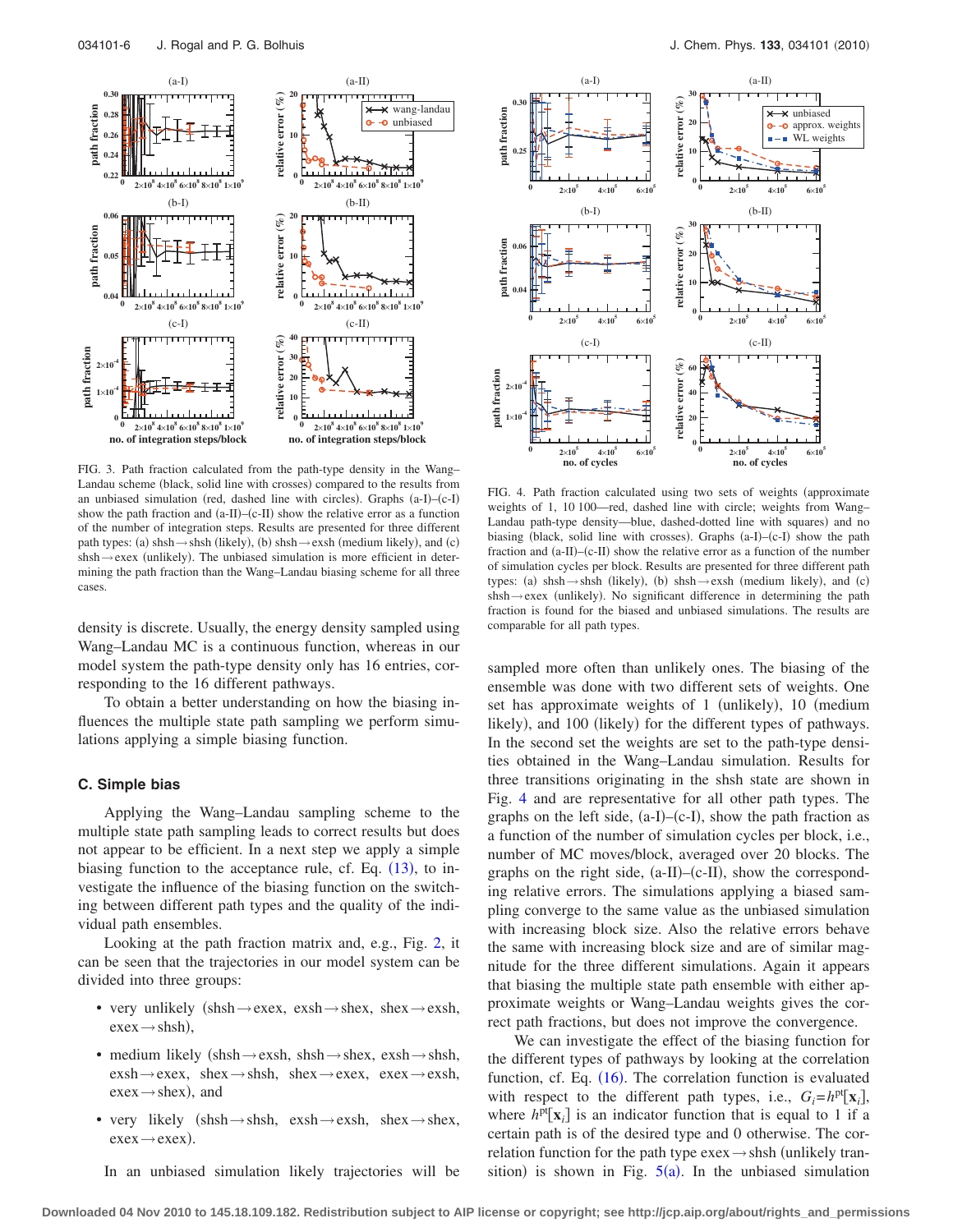<span id="page-7-0"></span>

FIG. 5. (a) Correlation function  $c(n)$  with respect to the path type for unbiased (black, solid line), biased using approximate weights (red, dashed line) and using Wang-Landau weights (blue, dashed-dotted line) MSTPS simulations; (b) relative error, (c) total number of trajectories, (d) acceptance ratio, and (e) percentage of switched trajectories for a simulation over 20 blocks with  $2 \times 10^5$  simulation cycles. Left bars mark the unbiased simulation, center bar the approximate weights, and right bars the Wang–Landau weights. Results are shown for the  $exex \rightarrow shsh$  transition (unlikely). The decorrelation is fastest in the unbiased simulation, but the size of the path ensemble (total number of paths) is much smaller leading to a similar relative error in all three cases. The overall acceptance drops in the biased simulations due to the additional factor in the acceptance rule.

(black, solid line) the decorrelation is immediate, i.e., the same type of pathway is hardly sampled in succession. If the sampling is biased towards the unlikely transition the correlation increases and the same type of pathway is sampled more often in a row. The effect is largest for the weights extracted from the Wang–Landau path-type density. The relative error of the path fraction, Fig.  $5(b)$  $5(b)$ , for 20 blocks with  $2 \times 10^5$  cycles each is not significantly influenced by the biasing. The convergence, and therefore the error of a simulation, is a tradeoff between the total number of pathways and the decorrelation within the path ensemble. As shown in Fig.  $5(c)$  $5(c)$  the total number of pathways increases dramatically upon biasing whereas the decorrelation decreases, Fig.  $5(a)$  $5(a)$ . In the unbiased simulation the path ensemble for the unlikely transition is rather small, only 458 trajectories, but the acceptance ratio is high,  $\sim$  0.7, cf. Fig. [5](#page-7-0)(d), and as shown in Fig.

 $5(e)$  $5(e)$  98% of the accepted pathways of this type have been created from a different type of pathway, i.e., there was a switching between different types of pathways, leading to the extremely fast decorrelation. In the biased simulation using the Wang–Landau weights the total number of trajectories is much larger, 235 434, but the overall acceptance has decreased to  $\sim$  0.04 and only 52% of the accepted pathways switched from a different path type.

The results are comparable for all unlikely transitions. For medium likely transitions the effect of the biasing on the decorrelation and ensemble size is less pronounced and for likely transitions the trend is even slightly reversed. Here, there are less trajectories in the path ensemble of the biased simulation, but the decorrelation is somewhat faster. Again the relative errors are comparable.

#### *1. Switching in the biased path ensemble*

As discussed above, to obtain a good sampling of the entire multiple state ensemble the switching between different types of trajectories is essential. The MSTPS scheme will only be efficient if different types of trajectories are created by the shooting moves. If the transition probability for two transitions  $i \rightarrow j$  and  $i \rightarrow k$  differs significantly, e.g.,  $k_{ij}/k_{ik}$ = 1000, the trajectories will be sampled accordingly and the switching will be low. Again, for  $k_{ij}/k_{ik}= 1000$  only 1 out of 1000 trajectories will be a  $i \rightarrow k$  pathway and therefore there can only be one switching event every 1000 pathways, which is schematically shown in the top left graph  $(a.1)$  in Fig. [6.](#page-8-0) Applying a biasing function the number of sampled trajectories will be equal for both transitions, i.e.,  $n_{ij} = n_{ik} = 500$ , and several switches between the two types of trajectories would in principle be possible, as depicted in the middle left graph (a.2) of Fig. [6.](#page-8-0) The increased switching would then also enhance the sampling of the path ensemble. From the discussion above, though, and especially from analyzing the correlation function plotted in Fig.  $5(a)$  $5(a)$ , it becomes clear that the biasing function changes the switching behavior to the situation depicted in the bottom left graph  $(a.3)$  of Fig. [6.](#page-8-0) The number of rare and frequent trajectories in the ensembles is now equal but the switching is still low. This is due to the fact that in the applied biasing scheme the number of unlikely trajectories is increased by a rejection of switching events from an unlikely to a likely pathway, i.e., by modifying the acceptance rule. This is also shown in the two right graphs,  $(b.1)$  and  $(b.2)$ , in Fig. [6](#page-8-0) for the trimer system. The switching between the likely and medium likely path types is good for both the biased and unbiased simulations whereas switching to the unlikely path type is poor. The bias does not increase the switching between likely/medium and unlikely trajectories but increases the sampling of unlikely pathways. To effectively increase the switching between different path types it would be necessary to change the generation probability of a certain path type. This would involve a modification of the shooting move. Changing the generation probability of a certain path type is not straightforward. It requires prior knowledge about the system and will greatly depend on the investigated problem. In this case a successive two-state path sampling might be more appropriate.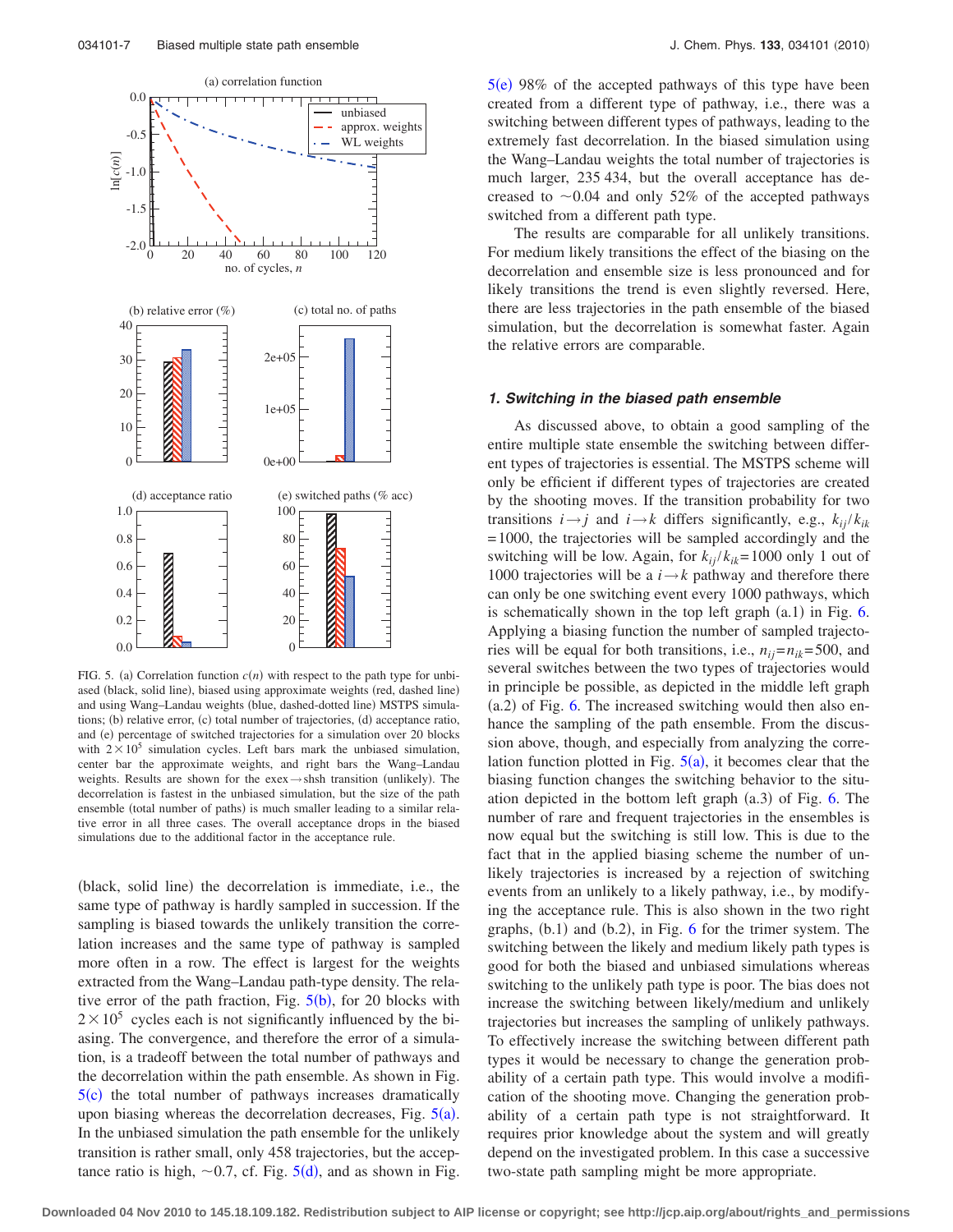<span id="page-8-0"></span>

FIG. 6. (a) Schematic figure of the switching behavior between different types of pathways for a system where the ratio of the transition probabilities of two transitions is 1:1000. Graph (a.1) exemplifies the unbiased simulation, only 1 out of 1000 trajectories is a rare trajectory. In the middle graph (a.2) both types of pathways are sampled equally and a frequent switching occurs. This is the behavior we intended to induce by applying a biasing function. The bottom graph (a.3) displays the switching behavior as obtained by applying the biasing function. Once the simulation switches from a frequent to a rare trajectory the biasing function in the acceptance rule keeps the sampling on the unlikely pathway. (b) Graphs  $(b.1)$  and  $(b.2)$  show the switching between likely, medium, and unlikely trajectories for 1000 pathways of the trimer system, graph (b.2) reflects the behavior schematically shown in figure  $(a.3)$ .

The here applied biasing scheme does not increase the switching between different path types and does therefore not improve the convergence with respect to the path fraction which is needed for the calculation of the crossing probabilities. Concerning the path fraction the unbiased multiple state path sampling is as efficient as the biased sampling. This is different from a biased sampling in conformational space where the sampling of high energy configuration is low due to a rejection of these configurations in the Metropolis scheme, whereas they are still generated with a similar probability as the low energy configurations. Applying the shooting moves in the biased MSTPS, on the other hand, already generates the different types of pathways with a different probability. This is due to the fact that the generation probability depends not only on the displacement at the shooting point,  $\delta p_{\text{max}}$ , but also on the underlying dynamics. The biasing does therefore not increase the acceptance of new, unlikely pathways but increases the *rejection* of new likely trajectories resulting in the behavior depicted in the bottom graphs in Fig. [6.](#page-8-0) Nevertheless the sampling of unlikely trajectories does increase and the individual path ensembles of the corresponding path types contain much more trajectories in the biased simulations. Quantities derived from these ensembles for each path type therefore have a higher accuracy, as discussed in Sec. III C 2.

#### *2. Quality of individual path ensembles*

The quality of the individual path ensembles was investigated by evaluating the average path length, the average potential and kinetic energy of the entire system and of the trimer only, as well as the maximum potential and kinetic energy along the trajectories of the entire system and the trimer. All quantities are recorded for each path type separately and block averages and errors are calculated over 20 blocks of various block lengths. Simulations are performed applying no bias, the approximate weights, and the Wang– Landau weights to the multiple state path sampling. In addition two-state TPS simulations are performed for each path type which would effectively correspond to a weight of 1 for the sampled path type and an infinite weight for all other path types.

The relative error of the average path lengths for different individual ensembles is shown in Fig.  $7$ . Figure  $7(a)$ shows the results for the ensemble of  $shsh \rightarrow shsh$  (likely) trajectories, Fig.  $7(b)$  $7(b)$  of shsh $\rightarrow$ shex (medium likely), and Fig.  $7(c)$  $7(c)$  of shsh $\rightarrow$ exex (unlikely) trajectories. The relative error is smaller for the likely and medium likely pathways indicating that the sampling of unlikely trajectories is more difficult in general. For the likely and medium likely pathways [Figs.  $7(a)$  $7(a)$  and  $7(b)$ ] the multiple state path sampling is much more efficient than the two-state sampling, which is due to the faster decorrelation induced by the switching between different types of pathways. The difference between the unbiased and biased multiple state path sampling is small. In the unbiased simulation the path ensemble for the likely transitions is large and decorrelation is good. The biasing function in the acceptance rule reduces the number of likely transitions but does not have a significant influence on the correlation, i.e., the biasing shifts the number of sampled trajectories from the likely to the unlikely transitions, effectively avoiding an oversampling of likely trajectories.

For the unlikely transition, Fig.  $7(c)$  $7(c)$ , the situation is slightly different. The most efficient sampling is achieved in the multiple state path sampling applying Wang–Landau weights in the biasing function. The two-state sampling of unlikely trajectories appears to be more efficient than applying no bias or approximate weights to the multiple state path sampling. Again this can be understood by analyzing the correlation function and number of pathways in the ensemble, as shown in Fig. [8.](#page-9-1) The correlation function is evaluated with respect to the path length, i.e.,  $G_i \equiv L(\mathbf{x}_i^{\text{pt}})$ , where  $L(\mathbf{x}_i^{\text{pt}})$  is the length of path  $\mathbf{x}_i$  of type pt. In Fig. [8](#page-9-1) results are shown for the shsh $\rightarrow$ exex transition. Similar to the path fraction the decorrelation with respect to the average path length in the ensemble of an unlikely transition is fastest in the unbiased multiple state path sampling [Fig.  $8(a)$  $8(a)$ ]. The correlation within the ensemble increases with increasing bias (approximate weights, Wang–Landau weights and twostate sampling, which is due to less switching, respectively for the two-state sampling no switching, between different types of trajectories. The relative error, Fig. [8](#page-9-1)(b), calculated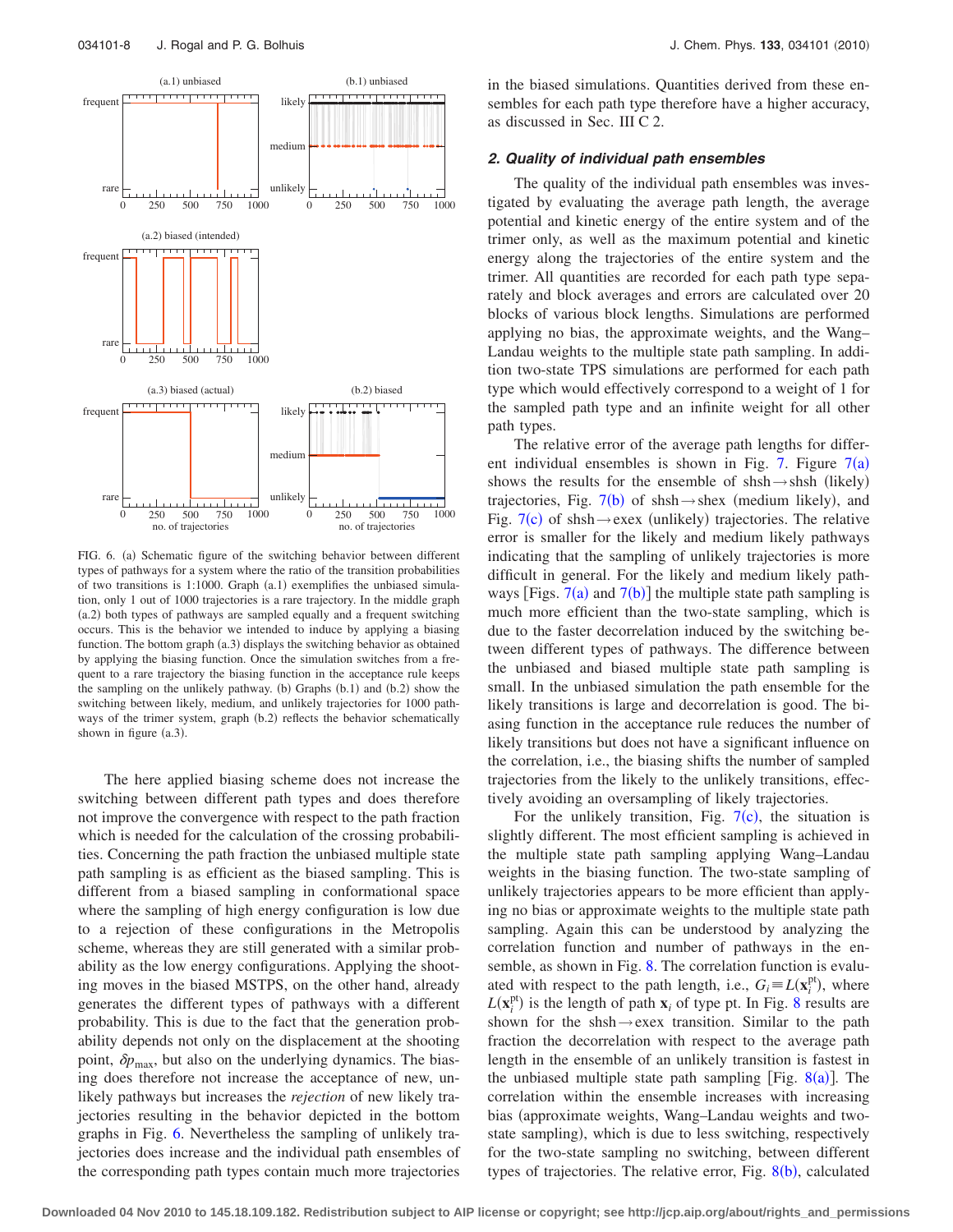<span id="page-9-0"></span>

FIG. 7. Relative error of the average path length vs the number of simulation cycles/block for three different transitions out of the shsh state: (a)  $shsh \rightarrow shsh$  (likely), (b) shsh $\rightarrow$ exsh (medium likely), and (c) shsh $\rightarrow$ exex (unlikely) with  $\delta p_{\text{max}} = 0.5 \, (\epsilon m)^{1/2}$ . Results are shown for MSTPS simulations with no bias (black, solid line with crosses), biased applying approximate weights (red, dashed line with circles) and Wang–Landau weights (blue, dashed-dotted line with square), and two-state TPS simulations (green, solid line with up-triangles). Errors are calculated as standard deviation over block averages with 20 blocks of various length. For likely and medium likely transitions the multiple state path sampling is always more efficient than the two-state sampling. Biasing the multiple state path ensemble is important for a better sampling of unlikely transitions.

over 20 blocks of  $9 \times 10^4$  cycles is largest for the unbiased MSTPS, which is the result of the small ensemble size. In the unbiased simulation there are only 211 trajectories, whereas the ensemble in the two-state TPS simulation contains 112 500 pathways, Fig.  $8(c)$  $8(c)$ . It is indeed remarkable that such a small ensemble of trajectories in the unbiased MSTPS simulation already gives such a small relative error. This is mainly due to the high switching between the different path types, as shown in Fig.  $8(e)$  $8(e)$ .  $84\%$  of all accepted shsh

<span id="page-9-1"></span>

FIG. 8. (a) Correlation function  $c(n)$  with respect to the average path length for unbiased (black, solid line), biased using approximate weights (red, dashed line) and using Wang–Landau weights (blue, dashed-dotted line), MSTPS simulations, and two-state TPS simulations (green, solid line); (b) relative error, (c) total number of trajectories, (d) acceptance ratio, and (e) percentage of switched trajectories for a simulation over 20 blocks with 9  $\times$  10<sup>4</sup> simulation cycles. Left bars mark unbiased simulation, center-left bars the approximate weights, center-right bars the Wang–Landau weights, and right bars the two-state sampling. Results are shown for the shsh $\rightarrow$ exex transition (unlikely) with  $\delta p_{\text{max}} = 0.5 \, (\epsilon m)^{1/2}$ . The decorrelation is fastest in the unbiased simulation, but the size of the path ensemble (total number of paths is much smaller. The relative error is smallest for the biased multiple state path ensemble applying Wang–Landau weights indicating the best balance between size of the path ensemble and decorrelation.

 $\rightarrow$ exex pathways in the unbiased simulation are created from a different path type. The most efficient sampling is the MSTPS applying Wang–Landau weights in the biasing function. The path ensemble is rather large and the decorrelation is still reasonable due to a certain amount of switching, whereas in the two-state sampling there is no switching by definition.

The results for the other investigated quantities, the average potential and kinetic energy of the entire system and of the trimer only as well as the maximum potential and kinetic energy along the trajectories of the entire system and the trimer, are comparable to the results for the path length. Also, the findings for the other path types are similar to the results in Figs. [7](#page-9-0) and [8.](#page-9-1) For all likely and medium likely trajectories